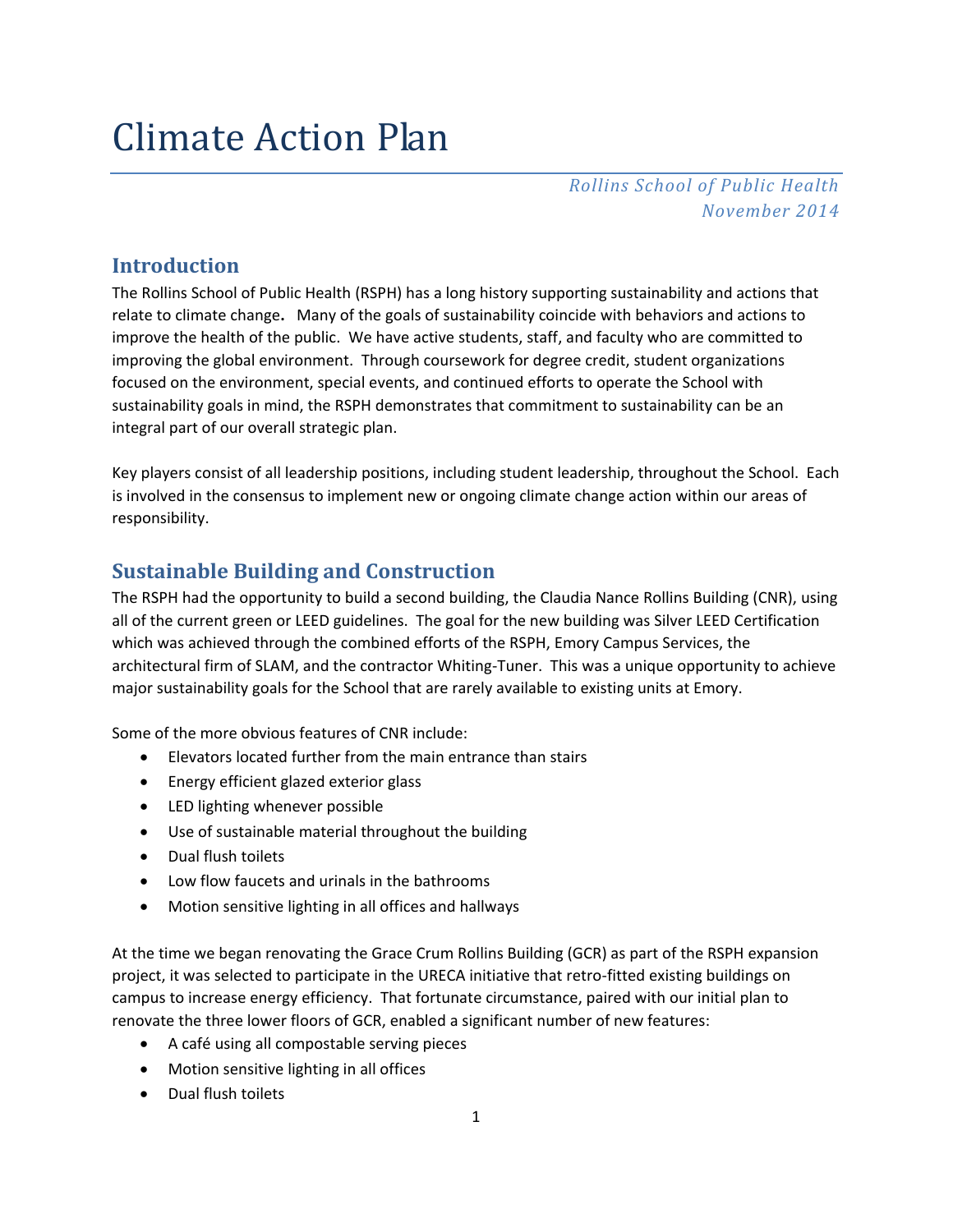- Low flow faucets in the bathroom
- New more energy efficient HVAC units
- Replacement of lighting with more energy efficient bulbs
- Elimination of bottled water coolers that were replaced with hot and cold filtered water on each floor
- Renewed focus on recycling and composting

Ongoing renovation and furniture purchases continue to adhere to the School's sustainability goals.

Goals:

- 1. Continue to operate facilities by setting and incorporating specific climate-related goals. We are currently participating in a new phase of optimizing energy usage for recently re-commissioned buildings that were part of the URECA project.
- 2. Take advantage of metering technologies (e.g., electricity; elevator control systems; water; etc.) built into CNR and GCR to develop campaigns that provide feedback to users as to their current footprint, and develop, and track progress towards, goals of a future reduced footprint.
- 3. Disseminate RSPH research related to the built environment and sustainable building technologies.

# **Energy**

Over half of the university-wide carbon footprint is the result of electrical energy usage in classrooms, laboratories, office spaces, and other facilities. Substantial reductions in the RSPH carbon footprint can be achieved both by reducing electricity consumption and by utilizing renewable sources of energy for electrical production. RSPH has the potential to lead among national schools of public health, positioning itself, for instance, as the MPH/MSPH degree with the smallest carbon footprint.

#### Goals:

- 1. Explore options to access renewable energy sources.While an Emory-wide approach to this would be desirable, there are currently individual units that are taking action (e.g., SOM), and the RSPH is supportive and will identify and pursue opportunities to examine school-specific options, and participate in an Emory-wide initiative.
- 2. Reduce consumption of electricity by initiating a School campaign to "turn off" lights, monitors and other equipment when not in use. Additional education efforts include:
	- a. Encourage participation in Emory's Green Office Program.
	- b. Educate faculty and staff on Emory's personal space heater ban.
	- c. Encourage building occupants to dress appropriately for the season.
- 3. Reduce energy consumption in laboratories. The RSPH is part of Emory's Green Lab Program with one of our faculty serving on the committee. Because the CNR building is less than five years old the laboratory equipment, such as fume hoods, is still currently the most energy efficient available.
- 4. Whenever possible, replace equipment with more energy efficient units. This has been successful in our Information Technology area where we are continuing to migrate to more efficient server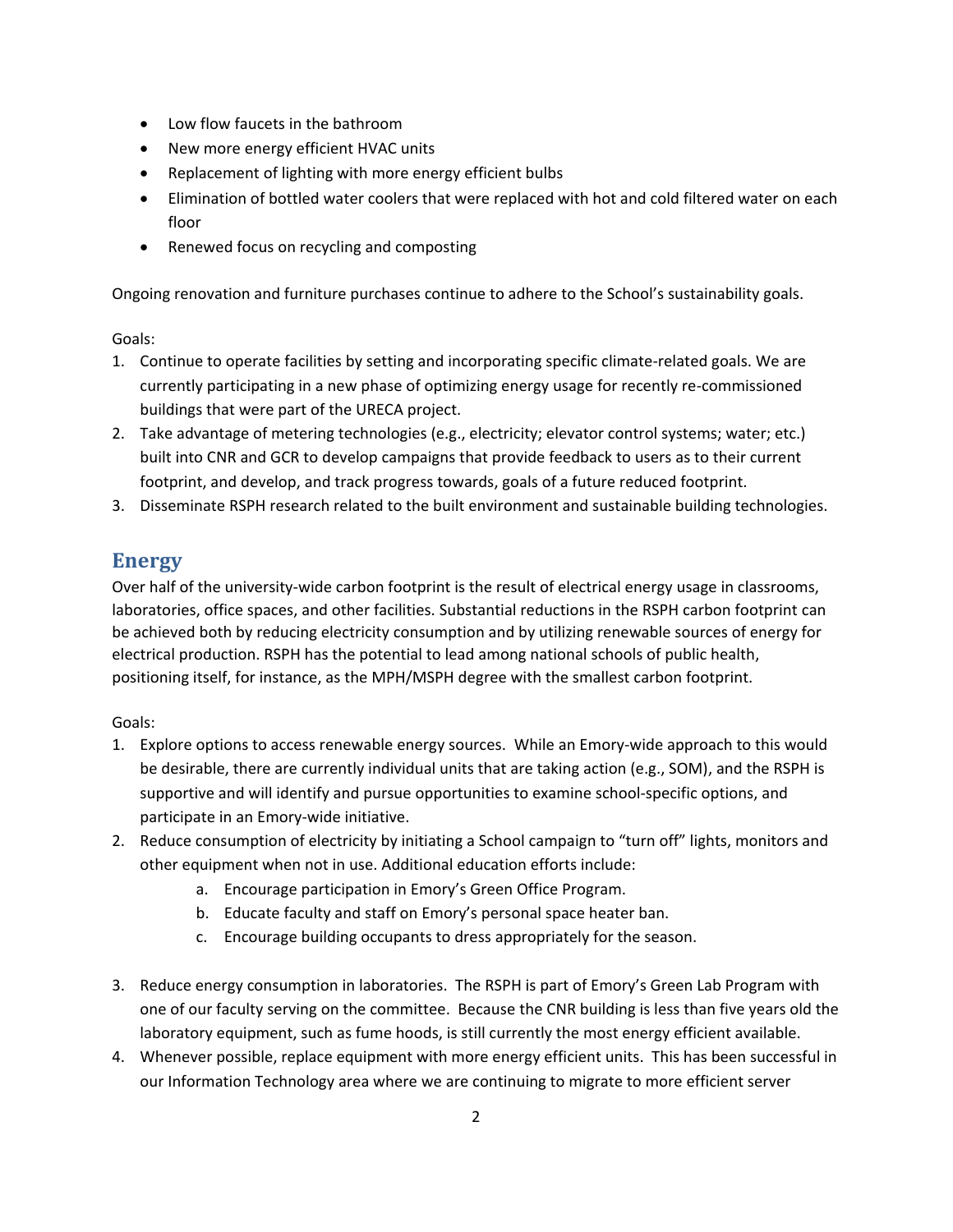hardware as refreshes are done to reduce electric demand and lower cooling requirements. Migration of high performance computing and server services to cloud resources are removing the local resource demand entirely.

- 5. Conduct a nighttime audit to ensure that the automated temperature reductions are functioning properly.
- 6. Quantify the cost of daily building occupant activities where possible (e.g., energy used for a single elevator use; energy used per hour of operating CNR auditorium; etc.) and communicate to staff/faculty/students.
- 7. Continue to support RSPH Wellness Champions to encourage faculty and staff with incentives that will improve health and wellness and contribute to sustainability goals. For example, a challenge was held to increase use of stairs over elevators.

# **Transportation and Alternative Commutes**

RSPH faculty, staff, and students are increasingly interested in healthier, shorter commutes. Educational efforts in this area could therefore yield significant returns. RSPH has a growing biking community that is supported through the availability of showers and lockers in the GCR building and the new FixIt Station installed near the RSPH bike racks. For individuals where biking is not realistic, carpooling and/or telecommuting are often options to reduce vehicle use. The RSPH already operates a hybrid car for local business delivery and travel.

Goals:

- 1. Encourage the Rollins Community to take advantage of the Transportation and Parking Services website for information and suggestions. Given limited and diminishing Michael Street lot capacity, identify and consider best-practices implemented in other units to actively increase participation at RSPH in alternative commute/transportation programs.
- 2. Continue to include information on alternative commute options in new student orientation.
- 3. Add school-specific information on alternative commute options to the orientation of new faculty.
- 4. Promote Zimride and other Emory initiatives to reduce the number of vehicles traveling to campus each day.
- 5. Encourage the use of efficient vehicles or alternative transit options when traveling offsite in the Atlanta area for RSPH business.

## **Technology**

Goals:

- 1. Continue to support videoconference and teleconference options, ensuring RSPH offers the latest capabilities with the greatest ease of use.
- 2. Educate staff and faculty on videoconference and teleconference capabilities, providing instructional materials in multiple formats (e.g., on the RSPH website; in conference rooms; etc.).
- 3. Continue to support School leased print/copy/scanners that eliminate the need for multiple printers and fax machines.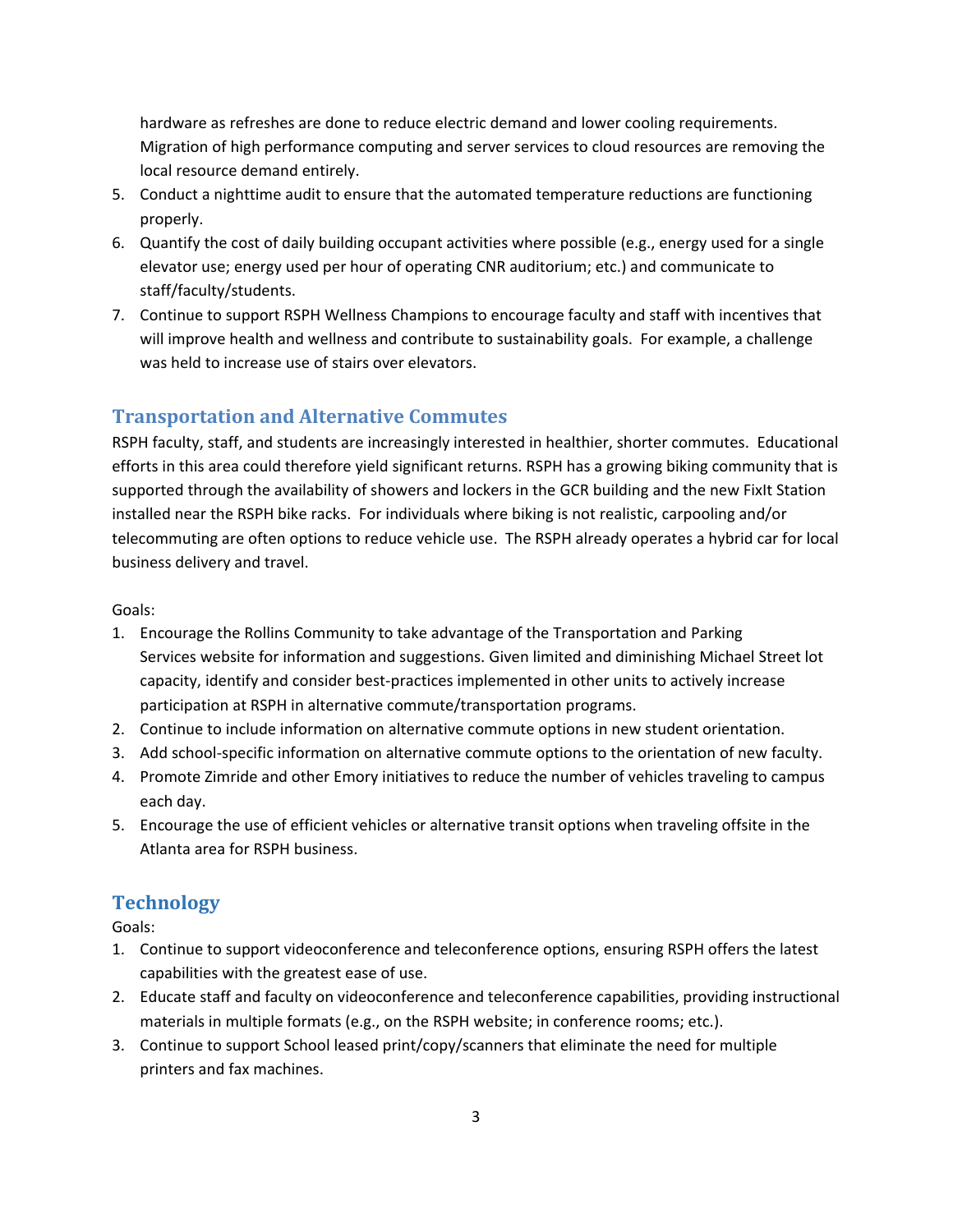# **Waste Minimization**

Rollins has been a campus-wide leader in waste minimization. Claudia Nance Rollins is one of two Zero Waste academic buildings with comprehensive recycling and composting programs. In July 2013, RSPH recycled 2,784 pounds of plastic, aluminum, white and mixed paper.

## **Food-related waste**

- 1. Implement a school-wide "no Styrofoam" policy.
	- a. Remove all Styrofoam from break /coffee rooms and replace with compostable or re-usable mugs/cups.
	- b. Educate departments and student groups on strategies to use/negotiate for non-Styrofoam products when placing food orders/hosting events.
- 2. Reduce bottled water use at school-sponsored events and replace with water/tea stations and compostable cups.
- 3. Educate departments and student groups on alternatives to bottled water at events.
- 4. Encourage use of reusable silverware, cups, and plates at School sponsored events. These items are already stocked RSPH Fulfillment Services.

### **Paper-related waste**

- 1. Set default on printers to double sided.
- 2. Continue to inform department chairs of printer and photocopy use and associated costs; develop ways to ensure this information is reaching faculty and staff.
- 3. Reduce the number of printers; increase use of communal printers.
- 4. Continue to keep color printers out of the RSPH. All floors now have a color copier/printer/scanner that replaces many individual printers.
- 5. Continue to use non-paper materials whenever possible. For example, orientation materials are almost entirely online. The materials distributed to more than 250 students at the bi-annual Career Fair are now on an app.
- 6. Encourage use of Blackboard for professors.
	- a. Post lectures and slides online (rather than printing).
	- b. Students submit assignments online.
	- c. Offer technical assistance for those not familiar/comfortable with Bb.
- 7. RSPH HR will continue to work closely with the IT Department and Emory HR to implement a paperless student hire process.
- 8. RSPH HR will continue to work closely with IT on retaining only electronic versions of all HR documents.

#### **Waste disposal**

- 1. Improve education on composting, recycling and landfill trash.
- 2. Audit current waste disposal systems to ensure that recycling, compost, and trash are truly going to their intended final destinations.
- 3. Identify potential areas of high waste and be sure that the full suite of disposal options (recycling, compost, trash) are available (example: GCR basement student kitchen currently only has a trash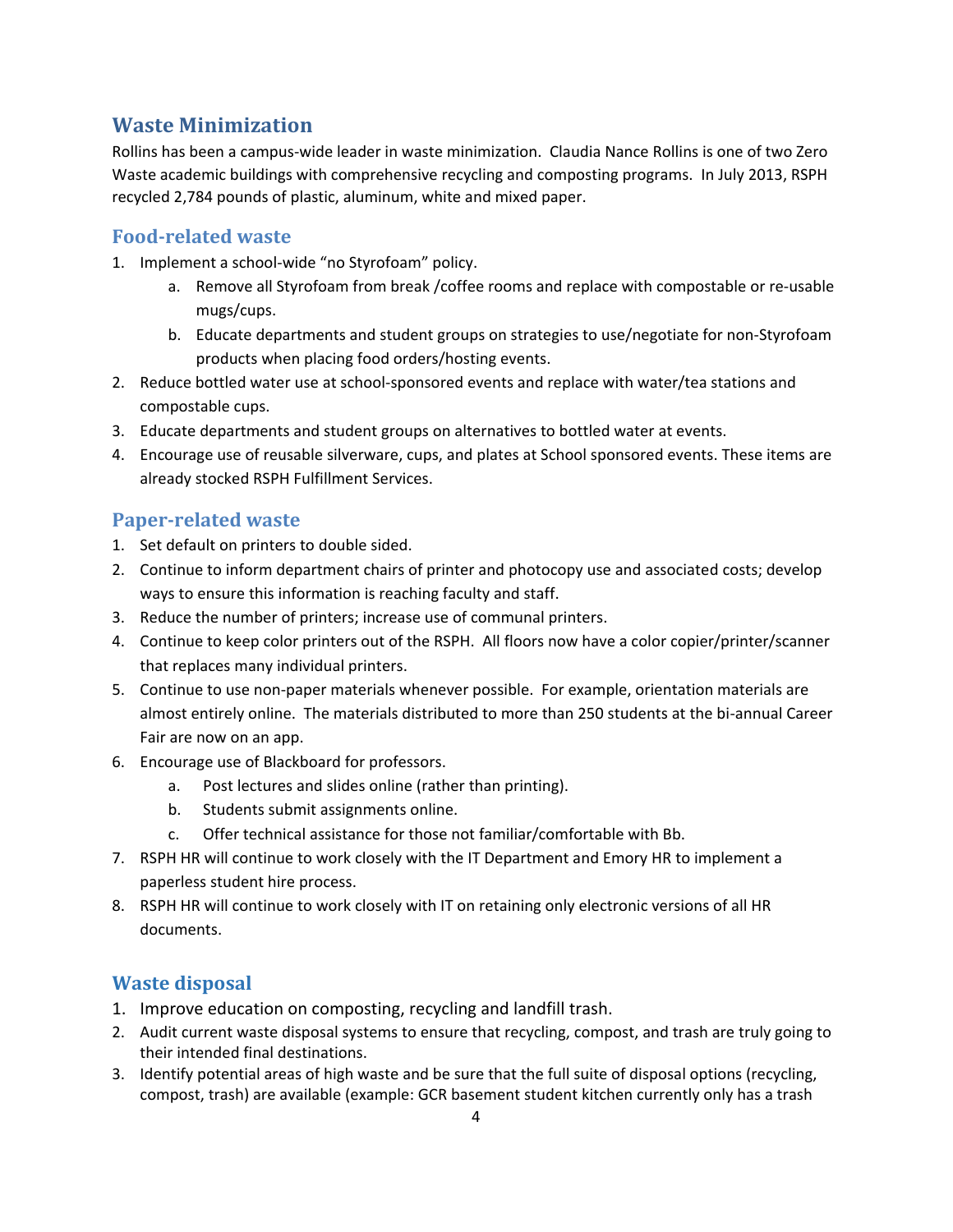can which is perpetually full of napkins, food containers, paper bags, food waste, and plastic bottles).

4. Continue to educate the Rollins Community on reuse, donation, or proper disposal of outdated equipment (office supplies, electronics, computers, furniture, batteries, etc.).

#### **Food**

- 1. Encourage Sustainable Event Certification for all Rollins Community events.
- 2. Educate meeting attendees on proper disposal bins for all meeting-related materials (e.g., Emory Catering forks go in composting).
- 3. Educate departments and student groups on sustainable catering options available through America to go and Emory Catering.
- 4. Encourage event organizer to ask caterersto bring compostable serving pieces and purchase sustainable pieces through Fulfillment Services.
- 5. Implement a zero-food waste policy for all school-wide events.
	- a. Educate departments and student groups on strategies to reduce food waste at department and student events.
	- b. Track food waste at events to monitor change over time and to inform additional waste reduction strategies. These efforts not only can reduce waste, but also can reduce expenses of events.
- 6. Continue to support Emory Dining's Meatless Monday campaign at Rollins Café; implement an educational campaign to promote Meatless Monday school wide and engage students to conduct research to evaluate effectiveness of Meatless Monday to reduce meat consumption/procurement at Rollins Café and the overall carbon footprint.

#### **Procurement**

The RSPH offices of Reimbursements and Payables (RAP), the Office of Fulfillment Services, and IT work closely together to ensure that products and services are obtained in a proper and timely manner. Because the offices work so closely, we are able to coordinate and offer an in-house inventory of standard supplies and small office equipment that avoids the purchase of non-essential items or "boutique" items that often go unused. This consolidation of procurement has not only resulted in less waste and unused supplies, but also has reduced the number of truck deliveries to the School.

Some of the practices and accomplishments have been:

- RAP reviews all Emory Express orders and determines if the item(s) requested need to be reviewed and/or processed through Office Services or IT. This reduces multiple requests to the same vendors, ensures proper purchasing and support of Emory computers and mobile devices, and ensures that RSPH Departments are receiving the best/competitive pricing.
- All deliveries to RSPH are made to Fulfillment Services. This reduces the traffic flow of non-Emory personnel to one central location and allows for proper delivery of packages to the correct RSPH location, as the packages are actually delivered by Fulfillment Services staff and tracked electronically—much like a Federal Express package is tracked.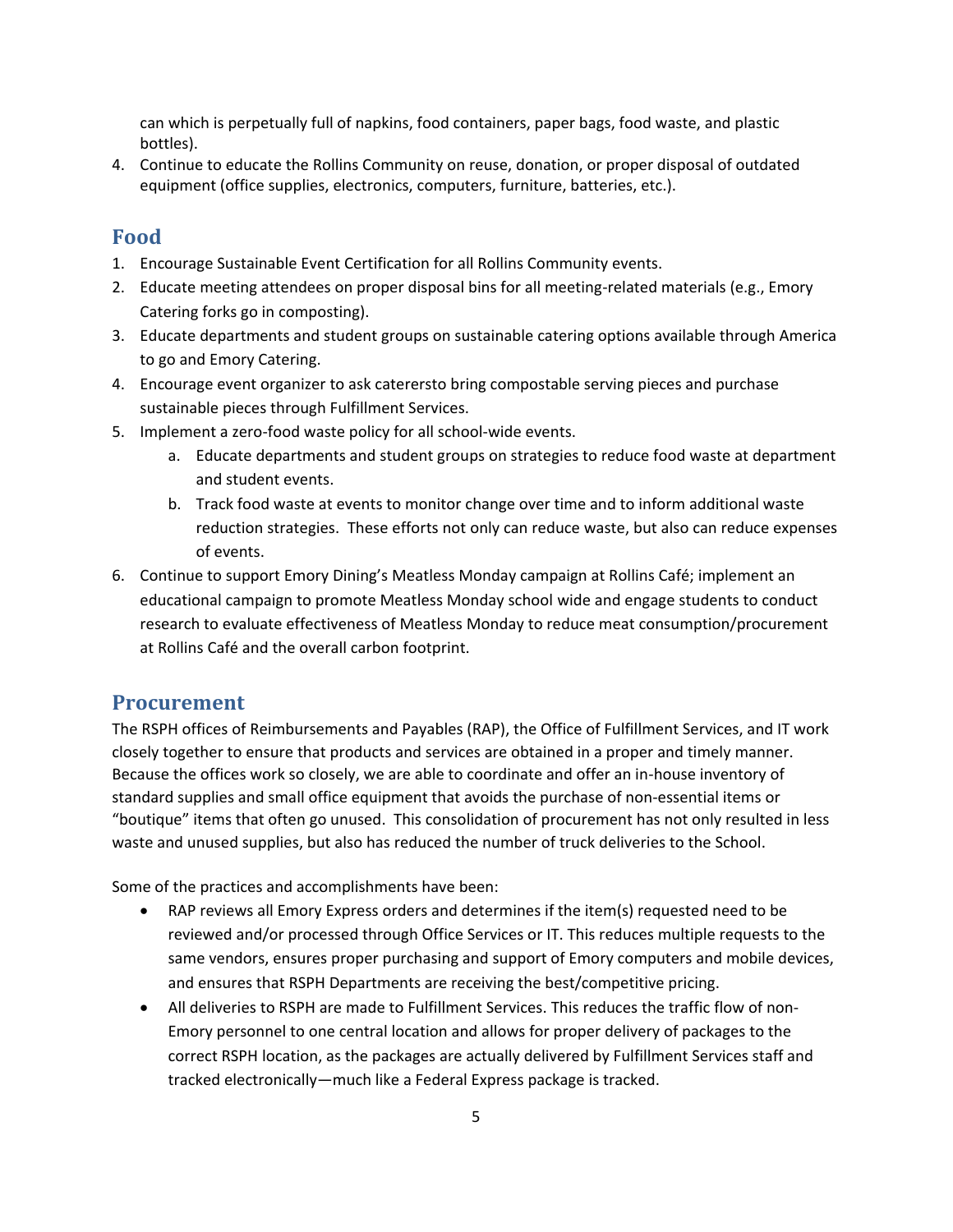- RSPH instated an in-house purchasing requisition system which allows RSPH departments to order standard office/business supplies from Fulfillment Services. This practice not only circumvents the possibility of multiple deliveries due to multiple orders, but it also allows the end user to obtain the needed supplies in a more rapid manner, as many of the supplies are in stock within Fulfillment Services. This is a paperless system.
- In FY2013, Fulfillment Services began stocking recycled paper products, which are now the standard paper products for school events.
- RSPH replaced all its copiers with one standard color/black and white copier model. This was accomplished by paying lease costs at the School level with departments paying for paper and toner. This standard copier allowed RSPH to remove the multiple color and black and white printers that are housed throughout the school. This change also removed the need to purchase and overstock multiple types of printer cartridges, which was the practice in the past.

#### Goals:

- 1. In FY2015, RSPH plans to continue to review its supply and equipment usage to assess whether additional standardization is needed/helpful.
- 2. RAP will continue its review of RSPH procurement practices and trends to determine if future standardization and improvements can be made.
- 3. RAP is currently working on guidelines for foreign payments/purchases/travel in hopes that this information will be used to help streamline efforts and costs.

## **Curriculum**

RSPH has robust sustainability coursework offerings as part of our diverse graduate programs. This includes *EH582*: Global Climate Change and Health: Impacts and Response; *EH586*: Advanced seminar on Climate Change and Health; *EH590R*: Environmental Health Seminar: Sustainability; Community-Engaged Learning in Food Systems and Public Health and others. Learning objectives in these courses include linking carbon pollution reduction to important public health goals, such as improved nutrition, reduced air pollution and increased physical activity. As part of our CAP, RSPH will highlight our strengths in teaching sustainability to the Emory community and to RSPH prospective students, while also working to expand our offerings through the following activities:

#### Goals:

- 1. Encourage faculty collaboration with the School of Medicine, School of Nursing and other units to integrate climate-related topics (e.g., the public health effects of fossil fuel energy sources, transportation emissions, the energy-water nexus) into the health science curricula across Emory..
- 2. Highlight courses that integrate sustainability into learning objectives and faculty research that has a sustainability component (could be integrated into the sustainability webpage listed below).
- 3. Begin discussions concerning a school-wide sustainability concentration administered in collaboration or with inputs/support from the Office of Sustainability.
- 4. In current coursework, highlight the importance of integrating sustainability into existing public health initiatives.